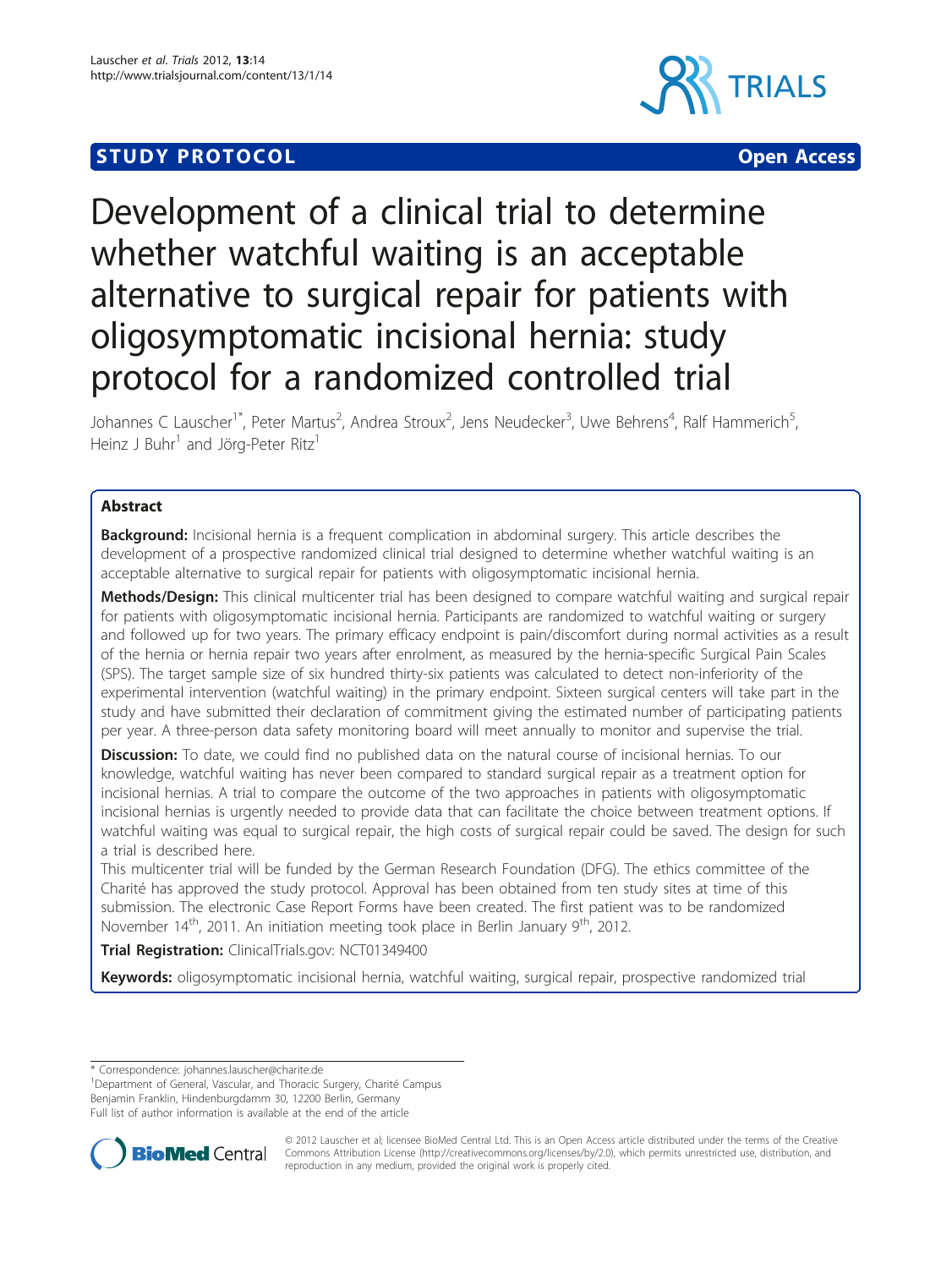# Background

Incisional hernias occur in 10-20% after elective abdominal incisions and are among the most frequent surgical complications after laparotomy [[1\]](#page-6-0). Forty-four thousand incisional hernia repairs were performed in Germany in 2007 [[2\]](#page-6-0). The treatment of incisional hernias thus represents a large surgical and socioeconomic problem.

A 2009 Danish study addressing the early postoperative outcome reported a major complication rate of 3.5%, an overall morbidity rate of 10.7%, and a mortality rate of 0.4%. The rehospitalization rate was 11.2% [[3\]](#page-6-0). The long-term outcome of incisional hernia repair is even more unsatisfactory. Pain persists in 20% of the patients after hernia repair, and the recurrence rate after incisional hernia repair remains high despite the development of various tension-free techniques (10-50%) [\[4](#page-6-0)]. Since incisional hernia repair is not a low-risk operation, it should be performed only when definitely indicated.

Due to the risk of incarceration, surgery has thus far been regarded as the only reasonable therapy for patients with incisional hernia. An incarceration is defined as an acute retention of the hernia accompanied by acute severe pain. If not reduced or repaired immediately, the acute incarcerated hernia leads to impairment of perfusion of the hernal contents followed by necrosis. Acute incarceration is a serious complication associated with high mortality, which is significantly increased if resection of gangrenous bowel is required [[5](#page-6-0)]. Other potential factors favoring surgical repair are enlargement of hernia with the consequence of more difficult repair and cosmetic reasons.

In fact, there have been no investigations concerning the actual risk of incarceration or risk factors for incarceration in the total population at risk. Some smaller studies have reported acute incarceration as the indication for surgery in 6.0 to 14.6% of incisional hernia repairs [[6](#page-6-0)-[9\]](#page-6-0). A pre-study in which we prospectively enrolled all patients with incisional hernia repair disclosed an emergency repair rate of 3.2% [\[10](#page-6-0)].

In a large prospective randomized trial, Fitzgibbons et al. demonstrated that the acute incarceration rate is low in inguinal hernias: 1.8 per 1000 patient-years in mildly symptomatic men [\[11](#page-6-0)]. The percentage of patients with pain and discomfort interfering with normal activities did not differ between watchful waiting and surgical repair after a 2-year follow-up [\[11\]](#page-6-0). Delaying surgical repair was found to have no adverse effect on subsequent surgery or the final outcome [\[12](#page-6-0)].

Besides medical considerations, health care cost containment is gaining increasing importance, and the costeffectiveness of each procedure has to be taken into account. A comparison of tension-free repair and watchful waiting in men with minimally symptomatic inguinal hernias showed \$1831 higher mean costs per patient for tension-free repair after a 2-year follow-up [[13](#page-6-0)].

These randomized controlled trials indicate that watchful waiting should be considered in men with asymptomatic or minimally symptomatic inguinal hernia according to the European Hernia Society Guidelines, level of evidence 1B [[14\]](#page-6-0).

Many surgeons believe that repair of incisional hernias may become more difficult in the course of time due to hernia enlargement. Also, there is a lack of data on the natural course of incisional hernias (enlargement, pain and discomfort) and the subjective disturbance by the hernia for cosmetic reasons.

A relevant proportion of incisional hernia patients are already left without surgical correction, although there are virtually no data describing or predicting the natural course. Twenty-two percent of patients presenting with incisional hernia to outpatient departments of internationally renowned hernia surgeons received no surgical treatment. The percentage of patients submitted to surgical repair varied from 50 to 100% for different surgeons [[15\]](#page-6-0). Obviously, the treatment of incisional hernias is not standardized even in experienced hands.

Due to evidence-based data, watchful waiting has become a reasonable option for minimally symptomatic inguinal hernias. The potential benefit of a watchful waiting strategy is the avoidance of a possibly unnecessary procedure with all its complications (e.g., wound infection, mesh infection, bowel injury, ileus, postoperative bleeding, recurrence, chronic postoperative pain) and cost containment. A randomized controlled trial comparing watchful waiting and surgical repair in oligosymptomatic incisional hernias is urgently needed to broaden our knowledge regarding the natural course of incisional hernias and to test watchful waiting as a treatment option.

## Methods/Design

## Objectives, endpoints and sample size calculation

This clinical trial is designed to investigate the hypothesis that watchful waiting is not inferior to surgical repair of asymptomatic and oligosymptomatic incisional hernias in terms of pain and discomfort during normal activities.

To rule out published or ongoing trials dealing with the same subject, a literature search was done. Searching PubMed using the terms "incisional hernia AND watchful waiting" retrieved no matching results. "Incisional hernia AND randomized trial" retrieved 180 hits, but no randomized trial comparing watchful waiting to surgical repair. By searching relevant websites [http://www.clini](http://www.clinicaltrials.gov)[caltrials.gov,](http://www.clinicaltrials.gov) [http://www.actr.org.au,](http://www.actr.org.au) [http://www.umin.jp/](http://www.umin.jp/ctr/index.htm) [ctr/index.htm,](http://www.umin.jp/ctr/index.htm)<http://www.trialregister.nl>, [http://isrctn.](http://isrctn.org)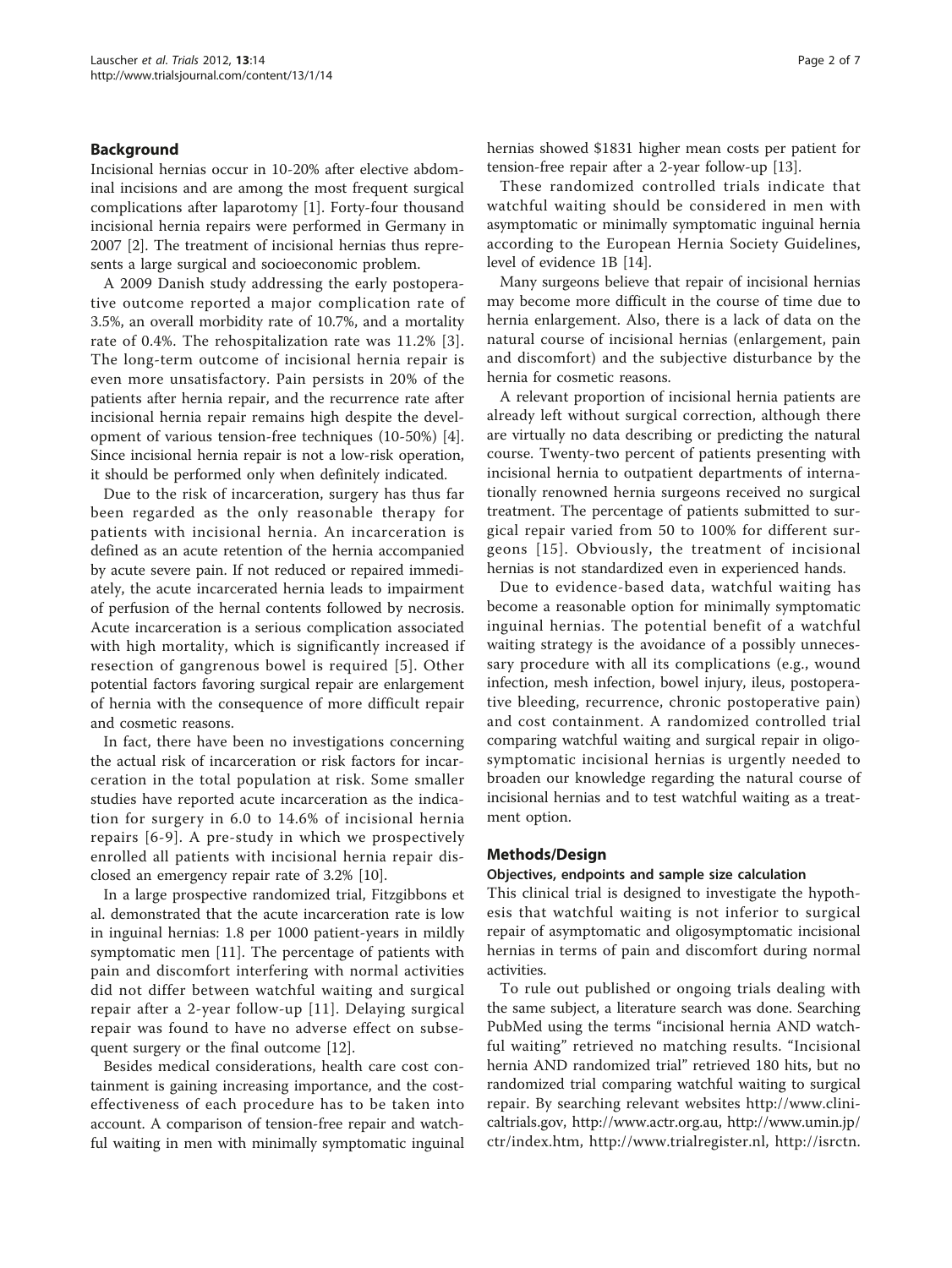[org](http://isrctn.org), no randomized trial comparing watchful waiting vs. surgical repair in incisional hernia could be identified.

The primary efficacy endpoint is pain/discomfort during normal activities as a result of the hernia or hernia repair 2 years after enrolment, as measured by the hernia-specific Surgical Pain Scales (SPS). Studies show that a long term follow up is needed because postoperative pain may decrease with time [[16\]](#page-6-0). Participants are asked to rate the average pain during the last 24 hours on a 150 mm visual analog scale varying from "no pain sensation" to "most intense pain imaginable". The Surgical Pain Scales were introduced by McCarthy et al. Intraclass correlation coefficients for SPS were 0.95 and 0.94. Correlations varying from 0.44 to 0.60 between the visual analog scales and the bodily pain dimension on the SF-36 and significant differences between SPS levels for patients requiring more and less time to resume normal activities ( $p = 0.015$  to  $p = 0.002$ ) supported the validity of the scales [[17](#page-6-0)]. SPS scores are measured at baseline and at follow-up visits after 6, 12, 18 and 24 months.

The sample size calculation is based on the non-inferiority of the experimental intervention. A mean SPS score of 12.0 with a SD of 12.0 and 12.0 and an expected mean difference of 0.5 in favor of the surgical intervention group is assumed after a two-year follow-up.

Thus, if both groups have a sample size of 286, a twogroup 0.05 level one-sided t-test will have 80% power to reject the null hypothesis that watchful waiting is not equivalent to surgical repair in favor of the alternative that watchful waiting is not inferior to surgical interven-tion [[18](#page-6-0)]. This leads to a total sample size of  $n = 2 \times$  $286 = 572$ . Assuming a drop-out rate of about 10%, 636 patients will have to be allocated. Sample size calculation was done with nQuery 6.0.

The most important secondary endpoint (S1) is the cost of treatment. Hospitalization costs can be calculated yearly along the guidelines of the InEK (Institute for Hospital Reimbursement System) institute. Hospitalization costs in Germany are mapped by the German-Diagnosis Related Groups-System. Inpatient costs for each participant (operation; medical staff and nursing staff on ICU, on IMC and on general ward; medication; implants; bandaging and other material; catering; infrastructure; laboratory, radiological, endoscopic and cardiologic diagnostics) will be completely included. Hence, the exact costs of every patient can be calculated in Euro [\[19\]](#page-6-0). Indirect costs (time off from work) will be monitored by questionnaire during follow-up.

If the results show a statistical difference in the primary endpoint, S1 will also be tested for significance (hierarchical testing). We hypothesize lower costs in the watchful waiting group, and, if a statistical difference is found, patient satisfaction with care will be tested as another secondary endpoint S2. We also hypothesize superiority of the experimental intervention in the secondary endpoint S2 because surgery is avoided.

Additional secondary outcomes include pain at rest, pain during exercise, highest level of pain measured by the SPS [\[17](#page-6-0)]. The impairment of daily activities due to pain is measured by the German version of the Pain Disability Index (PDI). The German version of the PDI revealed objectivity, reliability (Cronbach's  $\alpha$  0.90) and factor and construct validity [\[20\]](#page-6-0). Principal axis factor analysis has been used to investigate the underlying dimensions of the PDI; parallel analysis and scree plot favored a single-factor solution [\[21](#page-6-0)]. The functional status and quality of life is measured by the  $2<sup>nd</sup>$  German version of the SF-36 questionnaire. The reliability of the German version of the SF-36 is satisfactory, the validity is adequate, and the correlation with another established quality of life questionnaire (Nottingham-Health-Profile) is high  $[22]$  $[22]$  $[22]$ . Depression/anxiety is assessed by the  $3<sup>rd</sup>$ German version of the Hospital Anxiety and Depression Scale (HADS-D). Sensitivity and specificity were both 0.80. Reliability is high (Cronbach's  $\alpha$  0.80) [[23\]](#page-6-0). Postoperative complications (e.g., postoperative bleeding, hematoma/seroma, wound infection, mesh infection, intra-abdominal abscess, ileus, bowel obstruction, enterocutaneous fistula, bowel injury) and mortality are recorded.

The relative frequency of acute hernia incarceration (acute incarceration events/duration of hernia) is determined in the experimental group according to the Fitzgibbons' trial in inguinal hernia [\[24\]](#page-6-0). To document the natural course of the hernia and a potential enlargement, hernia size is measured by ultrasound in the watchful waiting group at enrolment and after a 2-year follow-up. Therefore, ultrasound of the abdominal wall is performed and the maximum diameter of the hernia is also determined. The recurrence rate is calculated in the control group.

A flow chart of the estimated number of screened patients and the number of randomized and analyzed patients according to the CONSORT 2010 statement for reporting parallel group randomized trials [[25\]](#page-6-0) is given in Figure [1.](#page-3-0)

## Inclusion and exclusion criteria

Inclusion and exclusion criteria were chosen broadly to provide generabilizability. Patients are eligible for enrolment if they meet both of the following criteria: 1) age ≥ 18 years, 2) asymptomatic/oligosymptomatic incisional hernia (patients with recurrent incisional hernias are eligible).

Patients are excluded if they meet any one of the following criteria: 1) no hernia detectable on physical examination, 2) acute incarcerated hernia, 3) emergency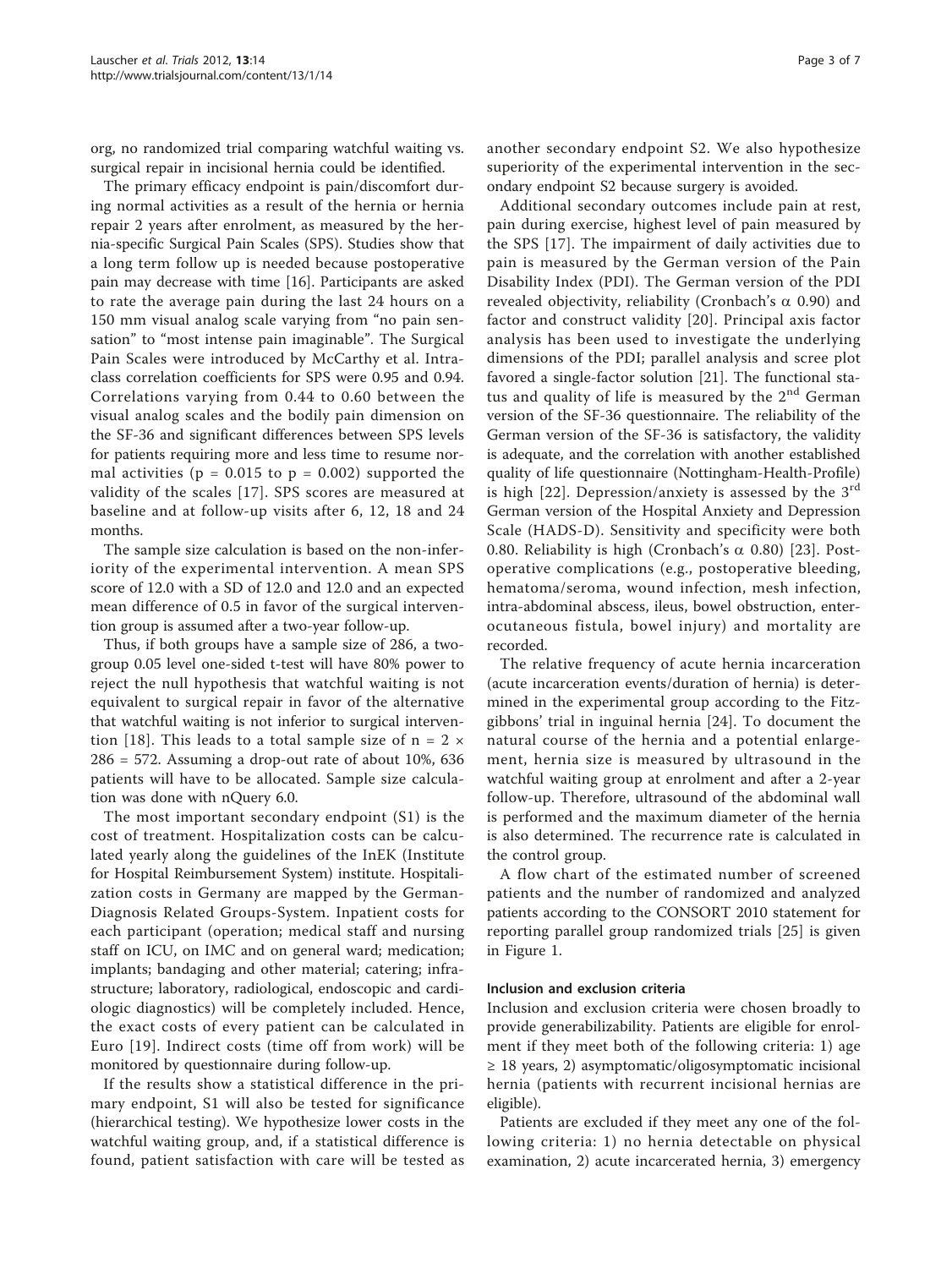<span id="page-3-0"></span>

hernia repair, 4) hernia-related pain or discomfort during normal activities, 5) local or systemic infection, 6) ASA score > 3, 7) inability to complete or comprehend the preoperative questionnaire, 8) repair with biologic prosthesis.

## Implementation of the study

All patients presenting to the outpatient clinic with a possible incisional hernia are screened for trial eligibility. Those who have no unequivocal contraindications are scheduled to see the participating surgeon to confirm that they are candidates for the study. Informed consent is obtained for participation and randomization after taking a thorough history, performing a physical examination and checking for inclusion and exclusion criteria. Randomization will be done by an electronic randomization tool created by the Coordinating Center for Clinical Studies (KKS Charité). After obtaining the patient's informed consent, the site coordinator will log into the password-protected electronic randomization tool, which provides stepwise explanations. Randomization will be stratified by study center, hernia size  $\zeta$  4 cm vs.  $\geq$  4 cm) and planned surgical repair (laparoscopic vs. open).

In primary analysis, adjustment for strata will be performed. We will additionally perform subgroup analyses within the strata and present the individual 95%-CIs. Furthermore, strata specific effect size calculations are planned if necessary.

Considering the lack of a prospective study on incisional hernia repair and the variety of repair techniques, many different methods can be adopted to enable generalizability and adequate recruitment.

Open incisional hernia repair will be performed with mesh (non-absorbable or partly absorbable alloplastic material) or sutures. Laparoscopic repair will be performed with non-absorbable or partly absorbable mesh in intraperitoneal onlay position (IPOM). The surgeon performing the operation can choose the optimal approach. Sublay mesh repair with closure of the peritoneum is recommended for hernias measuring  $\geq 3$  cm. IPOM, inlay or onlay repair are also permitted. The mesh should widely overlap the fascial margin ( $\geq 4$  cm) on all sides. In non-mesh repair, either direct suture repair or the Mayo procedure [[26](#page-6-0)] can be performed. The type of repair, the type of mesh, the suture material, the suturing method, and the peritoneal and fascial closure have to be documented to identify potential differences by subgroup analysis.

Participants randomized into the watchful waiting group will receive standardized oral information and written instructions which, like those described by Fitzgibbons et al., will deal with physical activity, diet, pain and pain medication, constipation management, sexual activity, hernia warning signs, and symptoms of acute incarceration [[24\]](#page-6-0). They will be told to consult a physician immediately if acute symptoms develop. Physical examinations will be performed during follow-up visits at 1 month, 12 months and 24 months by a physician. After 6 and 18 months, participants will also be interviewed regarding potential hernia-related pain or discomfort by a physician or a study nurse. The frequency and scope of study visits is presented in table [1.](#page-4-0)

## Monitoring and statistical analysis

The Coordinating Center for Clinical Studies (KKS Charité) deals with project management, monitoring, and data management including randomization. After assessing the trial sites for qualification during a prestudy visit, the monitor will visit them on a regular basis. Visits will take place at least as follows: prior to enrolment of the first patient, three times during the course of the study, and at the time of study completion. Monitors work according to the Standard Operating Procedures (SOPs) of the KKS.

The following adverse events (AEs) are monitored (underlined): A wound infection is defined as a purulent discharge from the wound or detection of bacteria in wound samples taken using aseptic technique [[27\]](#page-6-0). An intra-abdominal abscess must meet a least one of the following criteria: purulent drainage from a drain which is placed into the abdomen; organisms isolated from intra-abdominal aseptically obtained culture; abscess verified by direct examination during operation or by radiologic examination [[27](#page-6-0)]. A mesh infection is defined as a detection of bacteria on the mesh with local signs of infection (redness, hyperthermia, swelling and pain) or general signs of infection like fever or tachycardia without any other reason [[28](#page-6-0)]. Sepsis is recognized clinically as the presence of two or more of the following: 1)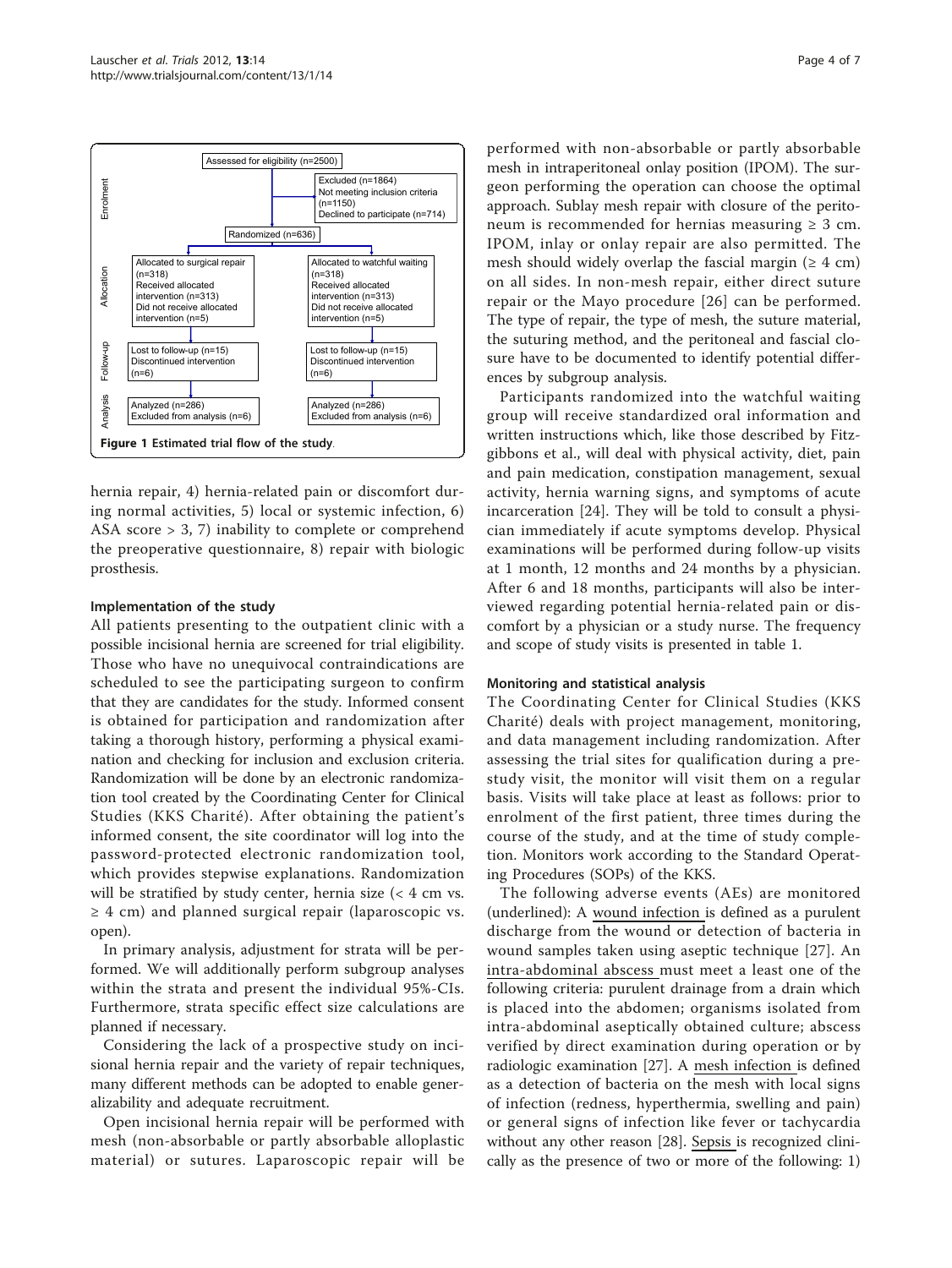<span id="page-4-0"></span>

|  |  | Table 1 Frequency and scope of study visits |  |  |  |  |  |
|--|--|---------------------------------------------|--|--|--|--|--|
|--|--|---------------------------------------------|--|--|--|--|--|

| <b>Visit</b>                               | Visit 1<br>(Screening) | Visit 2 (Day<br>of surgery) | <b>Visit 3 (1)</b><br>month post<br>OP) | <b>Visit 4 (6)</b><br>months post<br>OP) | <b>Visit 5 (12)</b><br>months post<br>OP) | Visit 6 (18)<br>months post<br>OP) | <b>Visit 7 (24</b><br>months post<br>OP) |
|--------------------------------------------|------------------------|-----------------------------|-----------------------------------------|------------------------------------------|-------------------------------------------|------------------------------------|------------------------------------------|
| Demographics and<br>baseline clinical data | $\times$               |                             |                                         |                                          |                                           |                                    |                                          |
| Inclusion/exclusion<br>criteria            | X                      |                             |                                         |                                          |                                           |                                    |                                          |
| Randomization                              | $\times$               |                             |                                         |                                          |                                           |                                    |                                          |
| Clinical examination                       | X.                     |                             | X                                       |                                          | $\times$                                  |                                    | $\times$                                 |
| Ultrasound                                 | X.                     |                             |                                         |                                          |                                           |                                    | X                                        |
| Pain level (SPS, PDI)                      | X.                     |                             |                                         | X                                        | $\times$                                  | $\times$                           | $\times$                                 |
| Quality of life (SF-36)                    | X.                     |                             |                                         | X                                        | $\times$                                  | $\times$                           | X                                        |
| Mental health (HADS-<br>D)                 | $\times$               |                             |                                         |                                          |                                           |                                    | $\times$                                 |
| Patient satisfaction<br>(Likert scale)     | X                      |                             |                                         | $\times$                                 | $\times$                                  | Χ                                  | $\times$                                 |
| Surgical intervention                      |                        | $\times$                    |                                         |                                          |                                           |                                    |                                          |
| Postoperative<br>complications             |                        |                             | X                                       |                                          | X                                         |                                    | $\times$                                 |
| AEs/SAEs                                   |                        | $\times$                    | $\times$                                | $\times$                                 | $\times$                                  | $\times$                           | $\times$                                 |
| Costs of treatment                         |                        | X                           | X                                       | $\times$                                 | $\times$                                  | $\times$                           | $\times$                                 |

temperature greater than 38.5°C or less than 35.0°C; 2) heart rate greater than 90 bpm; 3) Respiratory rate greater than 20 bpm or PaCO2 < 32 mmHg; 4) WBC count greater than  $12,000$  cells/mm<sup>3</sup> or less than  $4000$ cells/mm<sup>3</sup> and an association with infection confirmed by culture or strongly suspected [\[29](#page-6-0)]. Intestinal injury or organ injury is defined as the transmural injury or the intestinal/organ wall. An enterocutaneous fistula is defined as a direct connection from the intestines to the skin with discharge of stools through the fistula.

Postoperative bleeding is defined as a bleeding requiring either blood transfusion or reoperation. Pneumonia is defined as an infection of the lung that can be caused by nearly any class of organism (bacteria, amoebae, viruses, fungi, and parasites) known to cause human infections. A urinary tract infection is an infection of one or more structures in the urinary system. A deep vein thrombosis is a blood clot in a major vein that usually develops in the legs or pelvis. Pulmonary embolism is an obstruction of a blood vessel in the lungs, usually due to a blood clot. A bowel obstruction is defined as the necessity to insert a nasogastric tube longer than 72 h after the operation or the necessity to reoperate. A recurrent hernia is a hernia diagnosed by physical examination or ultrasound after surgical hernia repair.

Other AEs are: vomiting and pain at rest. The following severe adverse events (SAEs) are monitored: reoperation, rehospitalization, ICU admission, acute incarceration, death. The principal investigator is informed about SAEs within 3 days.

An independent Data Safety Monitoring Board (DSMB) consisting of 3 external experts (2 clinical experts and 1 statistician) will meet annually to address patient safety and perform risk-benefit assessments. In accordance with its standard operating procedures (SOPs), the DSMB reviews the accumulating data from the ongoing trial to ensure continued patient safety. The DSMB assesses study aspects such as progress, integrity, and design and makes recommendations to the coordinating investigator regarding modification, continuation or termination of the study.

The primary statistical analyses will be conducted by the Institute of Biometry and Epidemiology at the Charité using an intention-to-treat (ITT) approach. Interim analysis is not planned. Additional as-treated analyses will be performed. Investigators are masked to the patient's treatment arm at the time of enrolment. The statistician will be blinded while performing data analyses.

# **Discussion**

This article describes the design of a trial comparing surgical and nonsurgical management of incisional hernias. Incisional hernia repair is not a low-risk operation, and it is associated with a high recurrence rate and a high percentage of postoperative pain. Treatment of incisional hernias represents a large surgical and socioeconomic problem. Up to now, surgical treatment has been recommended for incisional hernia patients regardless of whether there are any symptoms indicating a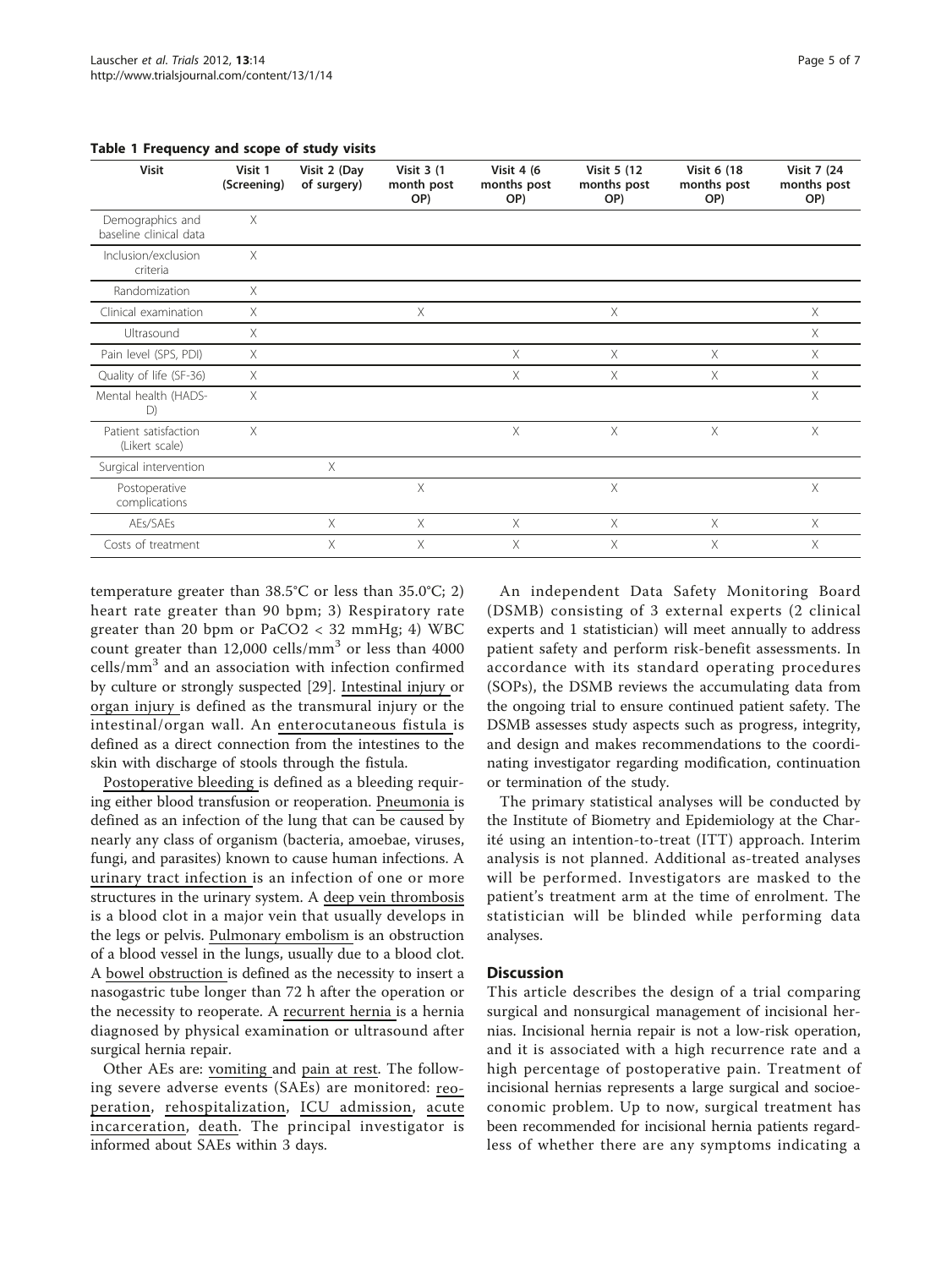high risk of acute incarceration with serious complications. No studies have as yet defined the exact indications for incisional hernia repair or described the natural course of an incisional hernia, including the risk of acute incarceration. Randomized controlled trials performed in the past few years have shown that watchful waiting is a reasonable option for mildly symptomatic inguinal hernias.

To our knowledge, this is the first study to compare watchful waiting with surgical repair of oligosymptomatic incisional hernias in a prospective randomized setting. The study will provide very useful information regarding the natural course of incisional hernias and the rate of incarceration. We hypothesize that pain intensity during everyday activities does not differ between the compared groups and that the incarceration rate is low. If this should be confirmed, it would be justifiable to apply a watchful waiting strategy for oligosymptomatic incisional hernias and to thus avoid the risks and costs of surgery.

# Trial status

AWARE is funded by the German Research Foundation (DFG; project funding reference number LA 2380/3-1). Thus adequate financial resources are available to hire appropriate personnel (e.g., research nurses, project managers, monitors, and data managers) and cover additional expenses.

The study protocol has been approved by the Ethics Committee of the Charité. The trial protocol was registered<http://clinicaltrials.gov/> on May 05, 2011 and was given a unique number for a worldwide identification of this trial (identifier: NCT01349400).

All 19 study sites received a study synopsis and signed the Declaration of Commitment. Participating study sites are: Charité Campus Benjamin Franklin, Berlin; Charité Campus Mitte, Berlin; Charité Campus Virchow Klinikum, Berlin; Universitätsklinikum Heidelberg; Universitätsklinikum Freiburg; Universitätsklinikum Carl Gustav Carus Dresden; Medizinische Fakultät Mannheim; HELIOS Klinikum Erfurt; HELIOS Klinikum Schwerin; Klinikum Südstadt Rostock; Johannes Gutenberg Universität Mainz; Klinikum Augsburg; Universitätsklinikum Bonn; Krankenhaus Sinsheim; Universitätsklinikum Münster, Diakoniekrankenhaus Henriettenstiftung Hannover, Ludwig-Maximilians-Universität München, Unfallkrankenhaus Berlin, Klinikum rechts der Isar der Technischen Universität München.

This declaration specified the inclusion and exclusion criteria, and the trial sites used hospital data management systems to estimate the annual number of patients willing to participate. According to these declarations, 949 patients will be enrolled in 36 months. Each center plans to enroll 5 to 40 patients each year. Nonuniversity and university medical centers are involved to increase the generalizability of the study. All participating centers are familiar with clinical studies. Eight of them belong to the Chir-Net Germany, a network of regional surgical centers funded by the Federal Ministry of Education and Research (BMBF) and devoted to the development and implementation of multicenter clinical trials. All study centers have received the final study protocol. In 10 centers, the approval of the local ethics committees has been obtained.

The electronic case report forms (eCRFs) and the randomization tool have been completed.

An initiation meeting in Berlin took place in January 9, 2012 to introduce the principal investigators and to familiarize the study centers with the details of screening, randomization, surgery, monitoring and follow-up. The whole study team was present. The first patient was randomized at Charité Campus Benjamin Franklin November 14, 2011.

The recruitment period is planned for 36 months (until October 2014); last-patient-out should be achieved in November 2016.

#### **Abbreviations**

AE: Adverse Event; ASA: American Society of Anesthesiologists; AWARE: Watchful Waiting vs. Repair of Oligosymptomatic Incisional Hernias; BMBF: Bundesministerium für Bildung und Forschung (Federal Ministry of Education and Research); bpm: Beats per minute; CI: Confidence interval; CONSORT: Consolidated Standards of Reporting Trials; DFG: Deutsche Forschungsgemeinschaft (German Research Foundation); DSMB: Data Safety Monitoring Board; eCRF: Electronic Case Report Form; HADS-D: Hospital Anxiety and Depression Scale - Deutsche Version (German version); ICU: Intensive Care Unit; IMC: Intermediate Care Unit; InEK: Institut für das Entgeltsystem im Krankenhaus (Institute for Hospital Reimbursement System); IPOM: Intraperitoneal onlay mesh; ITT: Intention-to-treat; KKS: Koordinierungszentrum für Klinische Studien (Coordinating Center for Clinical Studies); OP: Operation; PDI: Pain Disability Index; SAE: Serious Adverse Event; SD: Standard deviation; SF-36: Short Form 36 Health Survey Questionnaire; SOP: Standard operating procedure; SPS: Surgical Pain Scales.

#### Author details

<sup>1</sup>Department of General, Vascular, and Thoracic Surgery, Charité Campus Benjamin Franklin, Hindenburgdamm 30, 12200 Berlin, Germany. <sup>2</sup>Institute of Biometry and Clinical Epidemiology, Charité Campus Mitte, Charitéplatz 1, 10117 Berlin, Germany. <sup>3</sup>Department of General, Viszeral, and Thoracic Surgery, Charité Campus Mitte, Chirurgie, Germany. <sup>4</sup>Coordinating Center for Clinical Studies, Charité Campus Virchow Klinikum, Augustenburger Platz 1, 13353 Berlin, Charité Campus Mitte, Hindenburgdamm 30, 12200 Berlin, Germany. <sup>5</sup>Division of Medical Controlling, Charité Campus Mitte, Charitéplatz 1, 10117 Berlin, Germany.

#### Authors' contributions

The idea of trial, the concept of the study and the study design was created by JCL and J-PR. JCL wrote the successful application for the grant of the Deutsche Forschungsgemeinschaft. The acquisition of data (first randomized patients) was done by JCL. The biometrical analysis including power calculations was done by PM and AS. RH is responsible for the calculation of inpatient costs. UB is the project manager responsible for administration of the trial. JN as the head of the Surgical Regional Center Berlin is supporting the coordination of the trial. JCL has drafted the manuscript. The critical revision of the manuscript was done by JCL, PM, AS, JN, UB, RH, HJB, and J-PR. All authors approved the final manuscript.